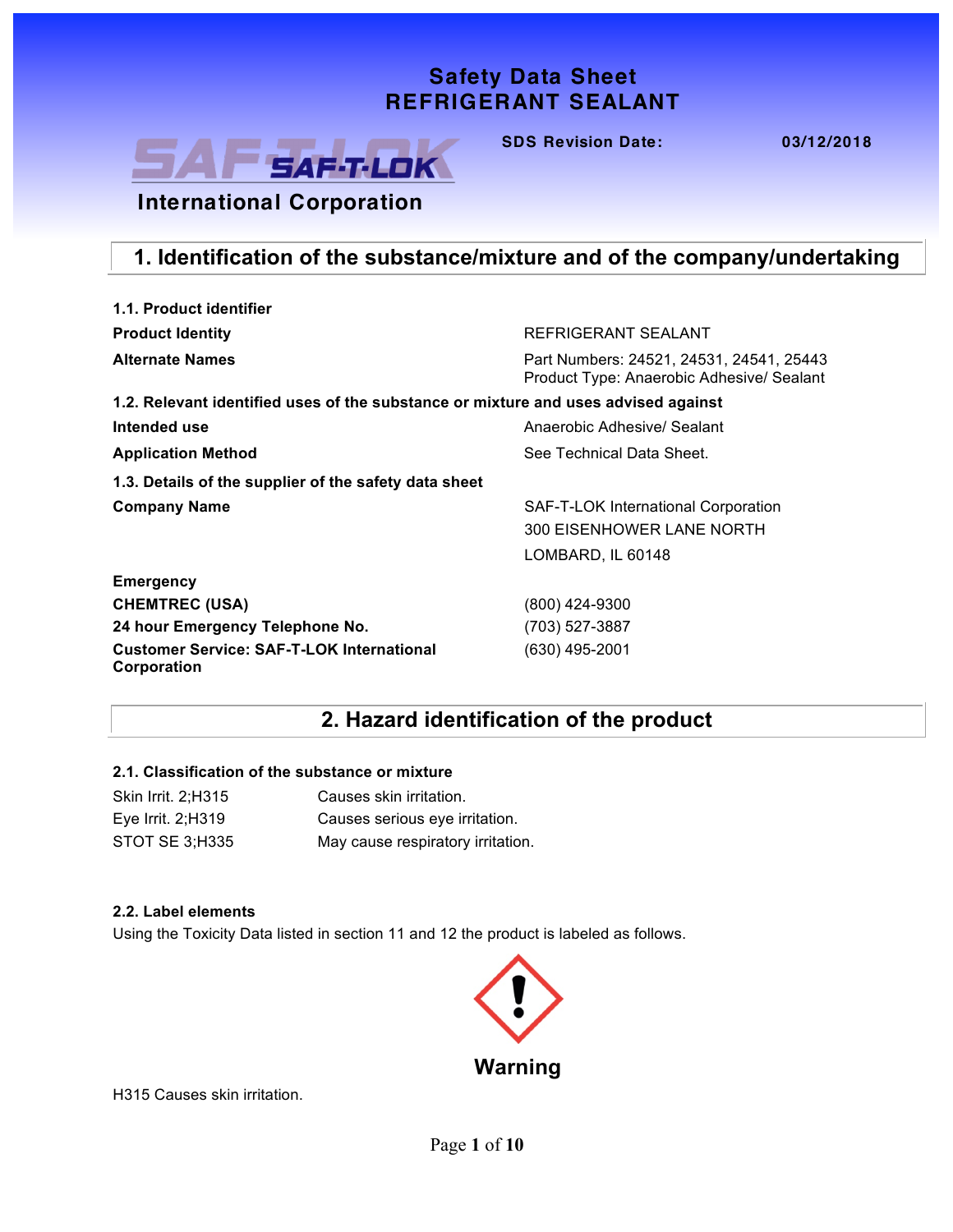

**SDS Revision Date: 03/12/2018**

### **International Corporation**

H319 Causes serious eye irritation. H335 May cause respiratory irritation.

### **[Prevention]:**

P261 Avoid breathing dust / fume / gas / mist / vapors / spray. P264 Wash thoroughly after handling. P271 Use only outdoors or in a well-ventilated area. P280 Wear protective gloves / eye protection / face protection. **[Response]:** 

P302+352 IF ON SKIN: Wash with plenty of soap and water.

P304+312 IF INHALED: Call a POISON CENTER or doctor / physician if you feel unwell.

P305+351+338 IF IN EYES: Rinse continuously with water for several minutes. Remove contact lenses if present and easy to do - continue rinsing.

P321 Specific treatment (see information on this label).

P337+313 If eye irritation persists: Get medical advice / attention.

P340 Remove victim to fresh air and keep at rest in a position comfortable for breathing.

P362 Take off contaminated clothing and wash before reuse.

### **[Storage]:**

P403+233 Store in a well ventilated place. Keep container tightly closed.

P405 Store locked up.

### **[Disposal]:**

P501 Dispose of contents / container in accordance with local / national regulations.

### **3. Composition/information on ingredients**

This product contains the following substances that present a hazard within the meaning of the relevant State and Federal Hazardous Substances regulations.

| Ingredient/Chemical Designations                                  | Weight %    | <b>GHS Classification</b>                                        | <b>Notes</b> |
|-------------------------------------------------------------------|-------------|------------------------------------------------------------------|--------------|
| Triethylene glycol dimethacrylate<br>CAS Number: 0000109-16-0     | 50 - 75     | Eye Irrit. 2;H319<br><b>STOT SE 3:H335</b><br>Skin Irrit. 2:H315 | [1]          |
| <b>Polyester Resin</b><br><b>CAS Number: Proprietary</b>          | $ 25 - 50 $ |                                                                  | [1]          |
| Benzisothiazol-3(2H)-one, 1,1-dioxide<br>CAS Number: 0000081-07-2 | $1.0 - 10$  |                                                                  | [1]          |

[1] Substance classified with a health or environmental hazard.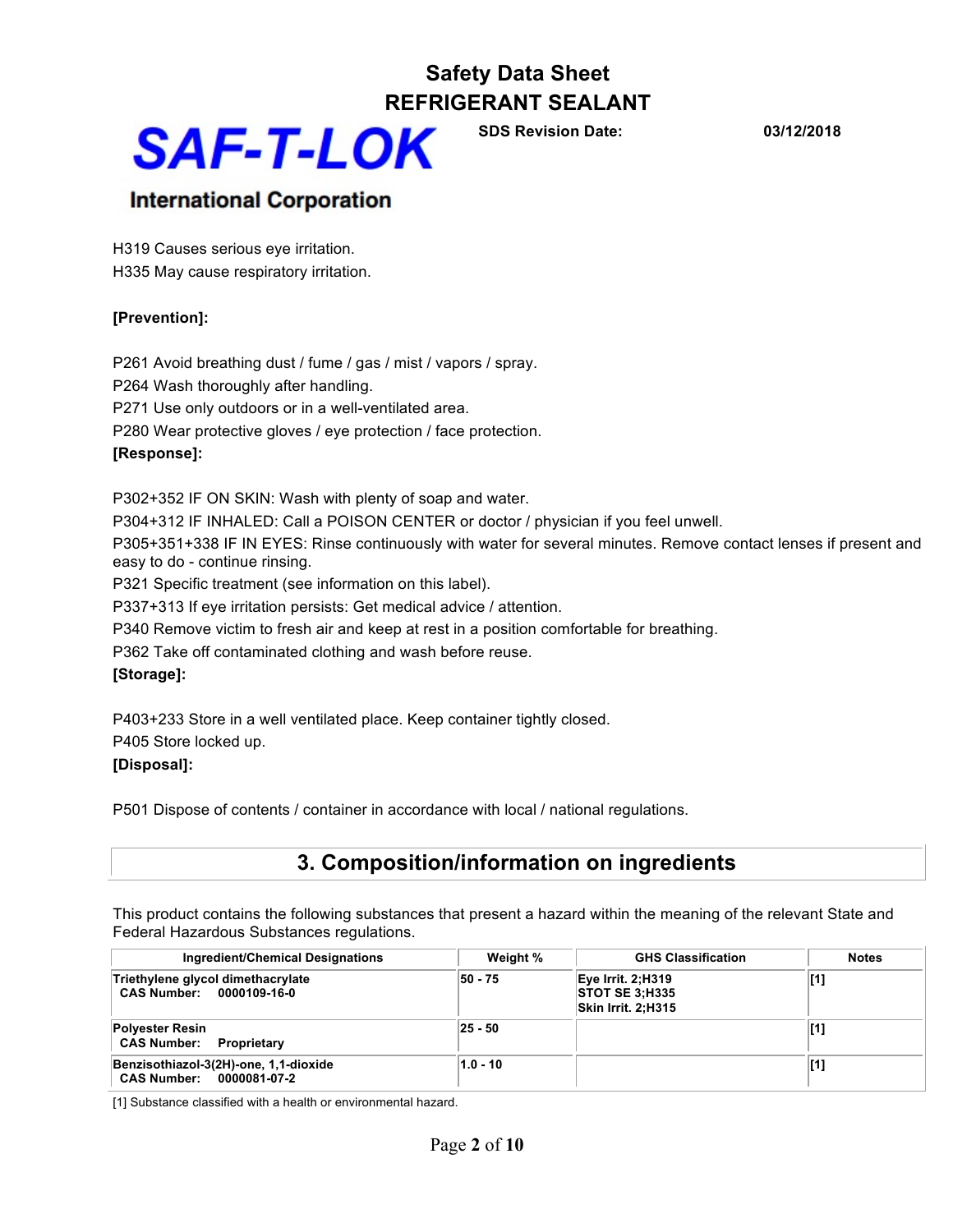

**SDS Revision Date: 03/12/2018**

## **International Corporation**

[2] Substance with a workplace exposure limit.

[3] PBT-substance or vPvB-substance.

\*The full texts of the phrases are shown in Section 16.

### **4. First aid measures**

| 4.1. Description of first aid measures |                                                                                                                                                                                                                                                                                                                     |
|----------------------------------------|---------------------------------------------------------------------------------------------------------------------------------------------------------------------------------------------------------------------------------------------------------------------------------------------------------------------|
| General                                | In all cases of doubt, or when symptoms persist, seek medical attention.<br>Never give anything by mouth to an unconscious person.                                                                                                                                                                                  |
| <b>Inhalation</b>                      | Remove to fresh air, keep patient warm and at rest. If breathing is irregular or stopped, give<br>artificial respiration. If unconscious place in the recovery position and obtain immediate<br>medical attention. Give nothing by mouth.                                                                           |
| <b>Eyes</b>                            | Irrigate copiously with clean water for at least 15 minutes, holding the eyelids apart and<br>seek medical attention.                                                                                                                                                                                               |
| <b>Skin</b>                            | Remove contaminated clothing. Wash skin thoroughly with soap and water or use a<br>recognized skin cleanser.                                                                                                                                                                                                        |
| Ingestion                              | If swallowed obtain immediate medical attention. Keep at rest. Do NOT induce vomiting.                                                                                                                                                                                                                              |
|                                        | 4.2. Most important symptoms and effects, both acute and delayed                                                                                                                                                                                                                                                    |
| Overview                               | Skin Contact: Usually no effect, however, as with any chemical, prolonged, excessive, or<br>repeated exposure may cause mild to moderate skin irritation, exhibited by redness, drying<br>and cracking of unprotected skin.                                                                                         |
|                                        | Eye Contact: May irritate with slight pain and redness.                                                                                                                                                                                                                                                             |
|                                        | Respiratory/ Inhalation: Usually none, however, as with any chemical product, some<br>irritation may occur.                                                                                                                                                                                                         |
|                                        | Ingestion: Amounts transferred to mouth by fingers, etc, during normal operation should not<br>cause injury.<br>Medical conditions generally aggravated by exposure: None known however any chemical<br>product may enhance allergies already present in certain individuals. See section 2 for<br>further details. |
| <b>Eyes</b><br><b>Skin</b>             | Causes serious eye irritation.<br>Causes skin irritation.                                                                                                                                                                                                                                                           |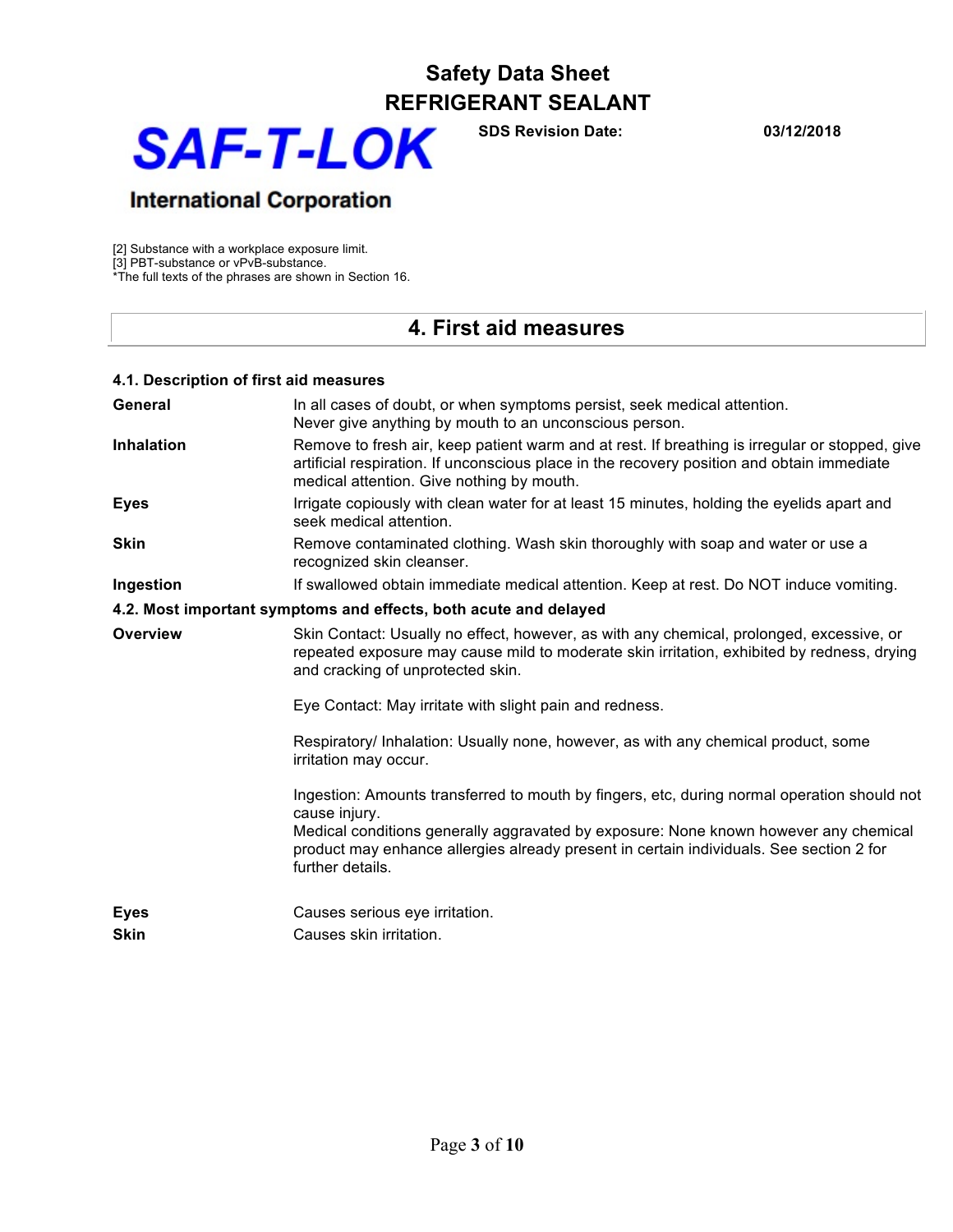

**SDS Revision Date: 03/12/2018**

### **International Corporation**

### **5. Fire-fighting measures**

### **5.1. Extinguishing media**

Recommended extinguishing media; alcohol resistant foam, CO<sub>2</sub>, powder

#### **5.2. Special hazards arising from the substance or mixture**

Hazardous decomposition: Oxides of carbon and nitrogen.

Avoid breathing dust / fume / gas / mist / vapors / spray.

#### **5.3. Advice for fire-fighters**

Air mask and procedures for fighting chemical fires. Do not inhale gases.

**ERG Guide No.** 

### **6. Accidental release measures**

#### **6.1. Personal precautions, protective equipment and emergency procedures**

Put on appropriate personal protective equipment (see section 8).

#### **6.2. Environmental precautions**

Do not allow spills to enter drains or waterways.

Use good personal hygiene practices. Wash hands before eating, drinking, smoking or using toilet. Promptly remove soiled clothing and wash thoroughly before reuse.

#### **6.3. Methods and material for containment and cleaning up**

Prevent material from entering floor drains, sewers, or any bodies of water. Scoop up into waste container or soak up with absorbent material. Store in a closed container until disposal.

### **7. Handling and storage**

### **7.1. Precautions for safe handling**

Avoid breathing vapors. Wash hands thoroughly at mealtime and end of shift. Wear personal protective equipment as outlined in Section 8 of this SDS.

See section 2 for further details. - [Prevention]:

### **7.2. Conditions for safe storage, including any incompatibilities**

Handle containers carefully to prevent damage and spillage.

Isolated storage facility/ warehouse not required. Store in a cool, dry location (60-90°F) in a well-ventilated area in original container. Keep container tightly closed when not in use.

Incompatible materials: Reducing agents. Strong oxidizers.

See section 2 for further details. - [Storage]:

### **7.3. Specific end use(s)**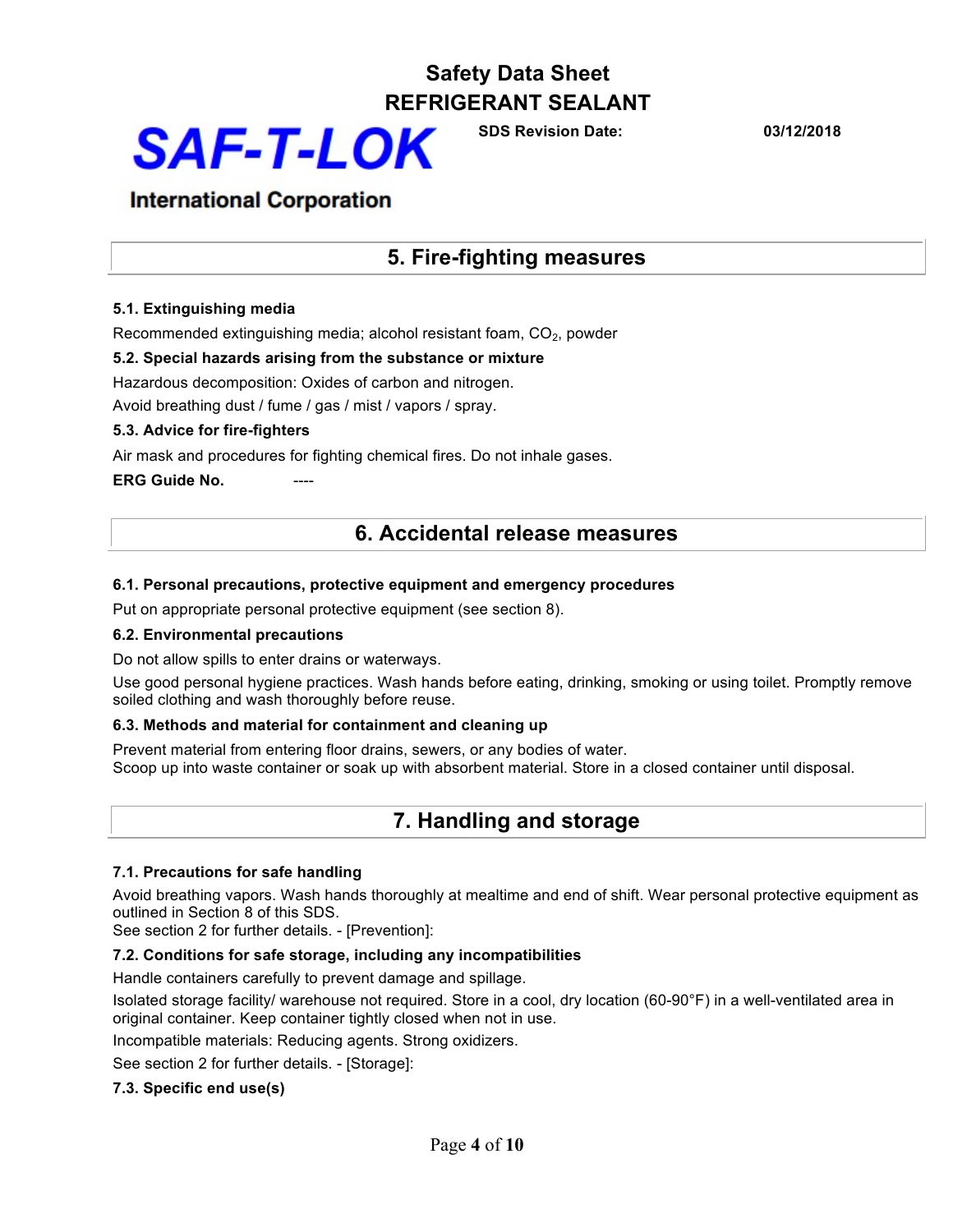**SAF-T-LOK** 

**SDS Revision Date: 03/12/2018**

## **International Corporation**

## **8. Exposure controls and personal protection**

### **8.1. Control parameters**

| <b>Exposure</b>                                       |                                       |                      |                      |  |
|-------------------------------------------------------|---------------------------------------|----------------------|----------------------|--|
| CAS No.                                               | Ingredient                            | <b>Source</b>        | Value                |  |
| 0000081-07-2                                          | Benzisothiazol-3(2H)-one, 1,1-dioxide | <b>OSHA</b>          | No Established Limit |  |
|                                                       |                                       | ACGIH                | No Established Limit |  |
|                                                       |                                       | NIOSH                | No Established Limit |  |
|                                                       |                                       | Supplier             | No Established Limit |  |
| $ 0000109-16-0 $<br>Triethylene glycol dimethacrylate | <b>OSHA</b>                           | No Established Limit |                      |  |
|                                                       | ACGIH                                 | No Established Limit |                      |  |
|                                                       | NIOSH                                 | No Established Limit |                      |  |
|                                                       | Supplier                              | No Established Limit |                      |  |
| Polyester Resin<br>Proprietary                        | <b>OSHA</b>                           | No Established Limit |                      |  |
|                                                       | ACGIH                                 | No Established Limit |                      |  |
|                                                       | NIOSH                                 | No Established Limit |                      |  |
|                                                       |                                       | Supplier             | No Established Limit |  |

### **Carcinogen Data**

| CAS No.      | Ingredient                        | <b>Source</b>                                                      | Value                                                               |
|--------------|-----------------------------------|--------------------------------------------------------------------|---------------------------------------------------------------------|
| 0000081-07-2 | Benzisothiazol-3(2H)-one, 1,1-    | <b>OSHA</b>                                                        | Select Carcinogen: No                                               |
|              | ldioxide                          | <b>NTP</b>                                                         | Known: No: Suspected: No                                            |
|              |                                   | <b>IARC</b>                                                        | Group 1: No; Group 2a: No; Group 2b: No; Group 3: Yes; Group 4: No; |
| 0000109-16-0 | Triethylene glycol dimethacrylate | <b>OSHA</b>                                                        | Select Carcinogen: No                                               |
|              |                                   |                                                                    | Known: No: Suspected: No                                            |
|              | <b>IARC</b>                       | Group 1: No; Group 2a: No; Group 2b: No; Group 3: No; Group 4: No; |                                                                     |
| Proprietary  | Polyester resin                   | <b>OSHA</b>                                                        | Select Carcinogen: No                                               |
|              |                                   |                                                                    | Known: No: Suspected: No                                            |
|              |                                   | <b>IARC</b>                                                        | Group 1: No; Group 2a: No; Group 2b: No; Group 3: No; Group 4: No   |

### **8.2. Exposure controls**

| <b>Respiratory</b> | No respiratory protection required, but normal good ventilation is recommended. Forced<br>ventilation may be required if concentrations exceed normal use exposure. |
|--------------------|---------------------------------------------------------------------------------------------------------------------------------------------------------------------|
| <b>Eyes</b>        | Safety goggles or glasses are recommended.                                                                                                                          |
| <b>Skin</b>        | Use impermeable gloves (neoprene, butyl rubber, natural rubber), as necessary to avoid                                                                              |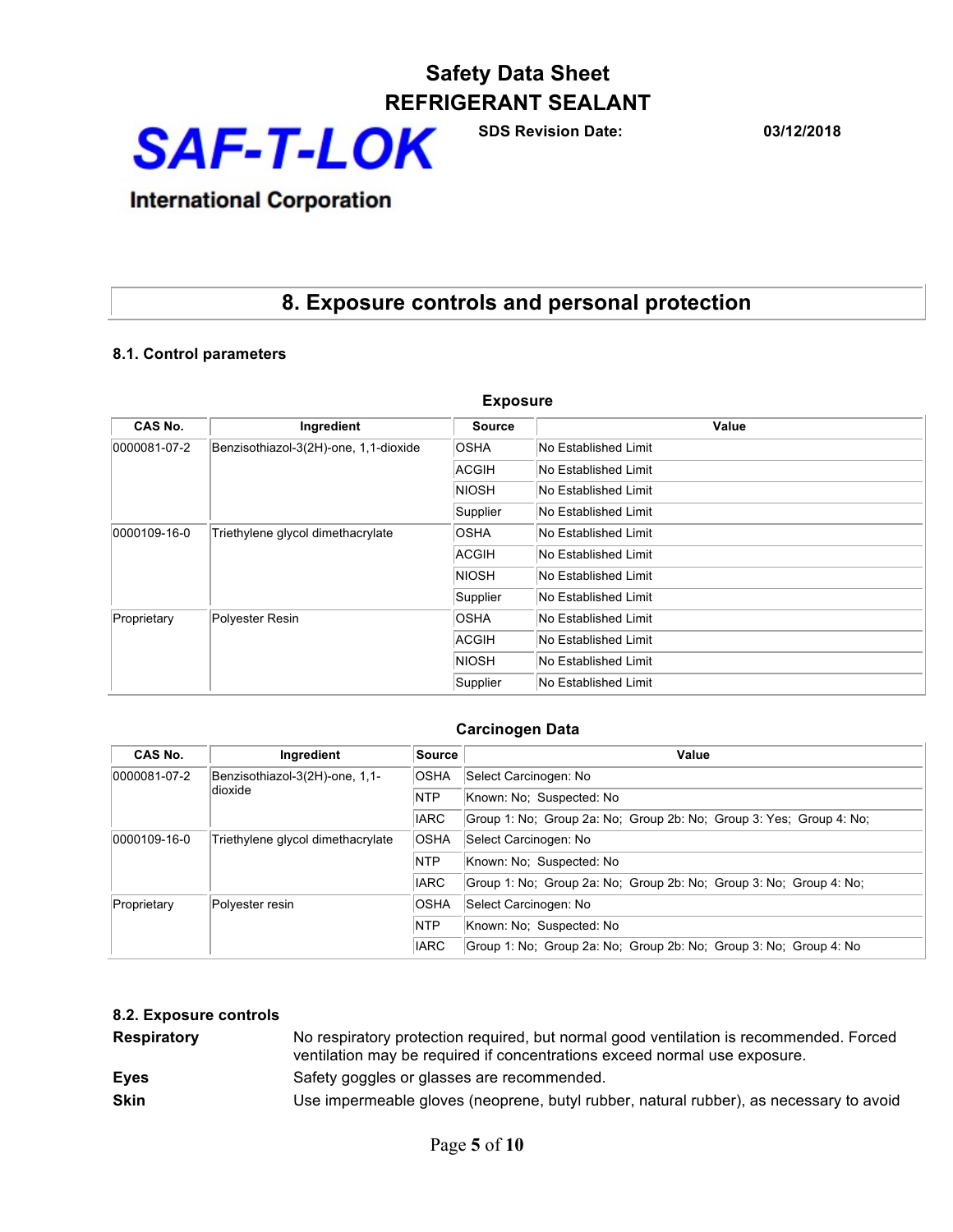**SAF-T-LOK** 

**SDS Revision Date: 03/12/2018**

## **International Corporation**

|                                                    | skin contact, as well as proper clothing or plastic apron. Wash hands before eating,<br>drinking, or using restroom.                                                                                                                                                                                                                   |
|----------------------------------------------------|----------------------------------------------------------------------------------------------------------------------------------------------------------------------------------------------------------------------------------------------------------------------------------------------------------------------------------------|
| <b>Engineering Controls</b>                        | Provide adequate ventilation. Where reasonably practicable this should be achieved by the<br>use of local exhaust ventilation and good general extraction. If these are not sufficient to<br>maintain concentrations of particulates and any vapor below occupational exposure limits<br>suitable respiratory protection must be worn. |
| <b>Other Work Practices</b>                        | Eye wash stations should be located within 100 feet or 10 second walk of the work area.<br>Use good personal hygiene practices. Wash hands before eating, drinking, smoking or<br>using toilet. Promptly remove soiled clothing and wash thoroughly before reuse.                                                                      |
| Coo sootian O far further details - [Droisentian]; |                                                                                                                                                                                                                                                                                                                                        |

See section 2 for further details. - [Prevention]:

## **9. Physical and chemical properties**

| Appearance                                      | <b>Red Liquid</b>                 |
|-------------------------------------------------|-----------------------------------|
| Odor                                            | Mild                              |
| <b>Odor threshold</b>                           | Not Measured                      |
| рH                                              | N/A                               |
| Melting point / freezing point                  | N/A                               |
| Initial boiling point and boiling range         | >149 C                            |
| <b>Flash Point</b>                              | 205 F (T.C.C.)                    |
| <b>Evaporation rate (Ether = 1)</b>             | N/A                               |
| <b>Flammability (solid, gas)</b>                | Not Applicable                    |
| Upper/lower flammability or explosive limits    | Lower Explosive Limit: N/A        |
|                                                 | <b>Upper Explosive Limit: N/A</b> |
| Vapor pressure (Pa)                             | $< 5$ @ 30 F (mm Hg.)             |
| <b>Vapor Density</b>                            | N/A                               |
| <b>Specific Gravity</b>                         | 1.13                              |
| <b>Solubility in Water</b>                      | Partial                           |
| Partition coefficient n-octanol/water (Log Kow) | Not Measured                      |
| <b>Auto-ignition temperature</b>                | Not Measured                      |
| <b>Decomposition temperature</b>                | Not Measured                      |
| <b>Viscosity (cSt)</b>                          | Not Measured                      |
| VOC <sub>%</sub>                                | $< 0.1\%$ (cut)                   |
| 9.2. Other information                          |                                   |
| No other relevant information.                  |                                   |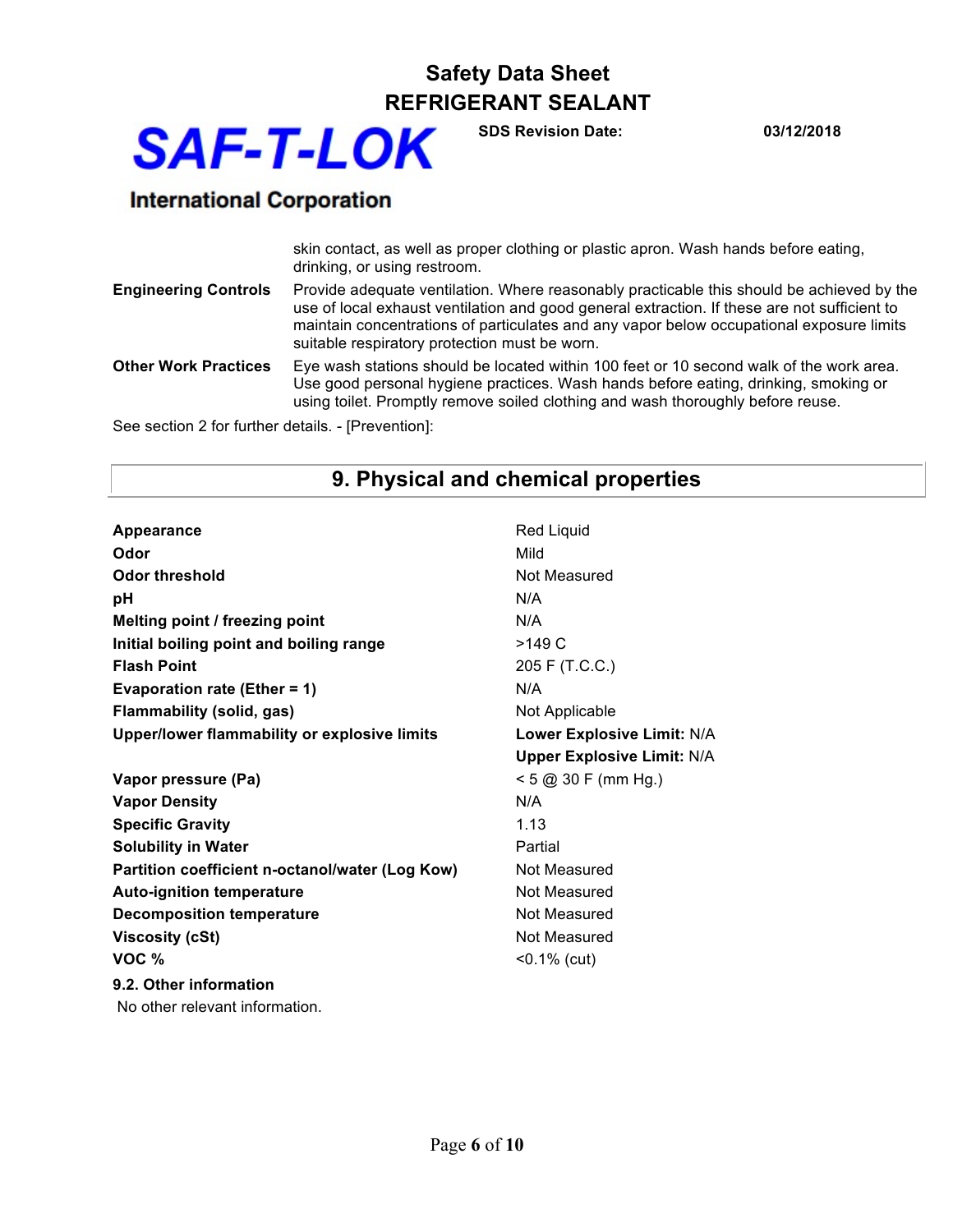

**SDS Revision Date: 03/12/2018**

## **International Corporation**

### **10. Stability and reactivity**

## **10.1. Reactivity**

Hazardous Polymerization will not occur.

#### **10.2. Chemical stability**

Stable under normal circumstances.

**10.3. Possibility of hazardous reactions**

No data available.

**10.4. Conditions to avoid**

No data available.

### **10.5. Incompatible materials** Reducing agents. Strong oxidizers. **10.6. Hazardous decomposition products** Oxides of carbon and nitrogen.

## **11. Toxicological information**

### **Acute toxicity**

| Ingredient                                        | Oral LD50.<br>mg/kg | Skin LD50.<br>mg/kg | <b>Inhalation</b><br>Vapor LD50,<br>mg/L/4hr | <b>Inhalation</b><br>Dust/Mist LD50.<br>mg/L/4hr | <b>Inhalation</b><br>Gas LD50.<br>ppm |
|---------------------------------------------------|---------------------|---------------------|----------------------------------------------|--------------------------------------------------|---------------------------------------|
| Triethylene glycol dimethacrylate - (109-16-0)    | 10.837.00. Rat -    | No data             | No data                                      | No data                                          | No data                               |
|                                                   | Category: NA        | available           | available                                    | available                                        | available                             |
| Benzisothiazol-3(2H)-one, 1,1-dioxide - (81-07-2) | No data             | No data             | No data                                      | No data                                          | No data                               |
|                                                   | available           | available           | available                                    | available                                        | available                             |
| $Polyester$ resin – (proprietary)                 | No data             | No data             | No data                                      | No data                                          | No data                               |
|                                                   | available           | available           | available                                    | available                                        | available                             |

Note: When no route specific LD50 data is available for an acute toxin, the converted acute toxicity point estimate was used in the calculation of the product's ATE (Acute Toxicity Estimate).

| <b>Classification</b>   | Category | <b>Hazard Description</b> |
|-------------------------|----------|---------------------------|
| Acute toxicity (oral)   | $---$    | Not Applicable            |
| Acute toxicity (dermal) | $---$    | Not Applicable            |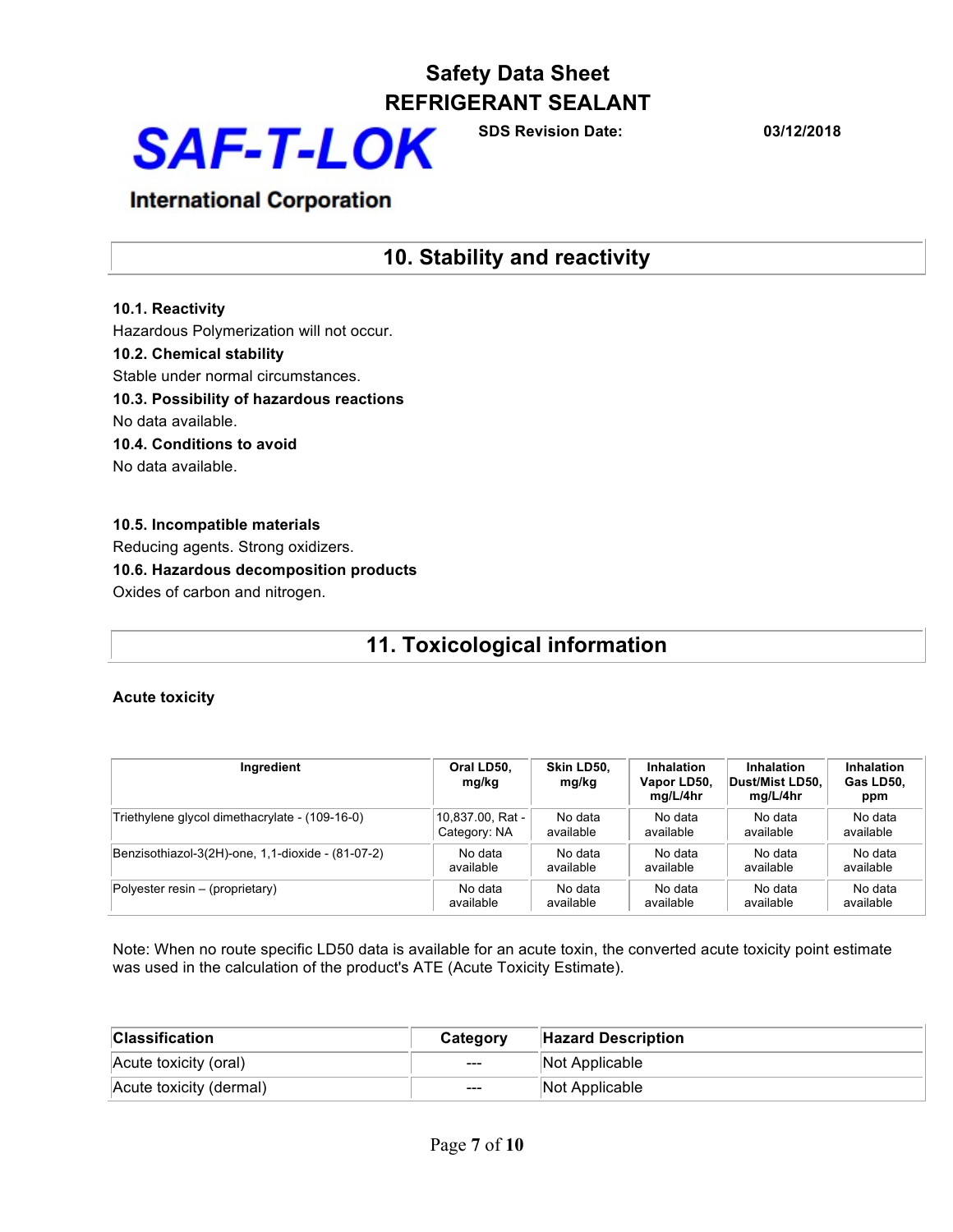

**SDS Revision Date: 03/12/2018**

## **International Corporation**

| Acute toxicity (inhalation)   |   | Not Applicable                 |
|-------------------------------|---|--------------------------------|
| Skin corrosion/irritation     | 2 | Causes skin irritation.        |
| Serious eye damage/irritation | 2 | Causes serious eye irritation. |
| Respiratory sensitization     |   | Not Applicable                 |
| Skin sensitization            |   | Not Applicable                 |
| Germ cell mutagenicity        |   | Not Applicable                 |
| Carcinogenicity               |   | Not Applicable                 |
| Reproductive toxicity         |   | Not Applicable                 |
| STOT-single exposure          |   | Not Applicable                 |
| STOT-repeated exposure        |   | Not Applicable                 |
| Aspiration hazard             |   | Not Applicable                 |

## **12. Ecological information**

### **12.1. Toxicity**

No additional information provided for this product. See Section 3 for chemical specific data. **Aquatic Ecotoxicity**

| Ingredient                                        | 96 hr LC50 fish,<br>mg/l | 48 hr EC50 crustacea,<br>mg/l | ErC50 algae,<br>mg/l |
|---------------------------------------------------|--------------------------|-------------------------------|----------------------|
| Triethylene glycol dimethacrylate - (109-16-0)    | Not Available            | Not Available                 | Not Available        |
| Benzisothiazol-3(2H)-one, 1,1-dioxide - (81-07-2) | Not Available            | Not Available                 | Not Available        |
| Polyester resin $-$ (proprietary)                 | Not Available            | Not Available                 | Not Available        |

### **12.2. Persistence and degradability**

There is no data available on the preparation itself.

### **12.3. Bioaccumulative potential**

Not Measured

**12.4. Mobility in soil**

No data available.

### **12.5. Results of PBT and vPvB assessment**

This product contains no PBT/vPvB chemicals.

**12.6. Other adverse effects**

No data available.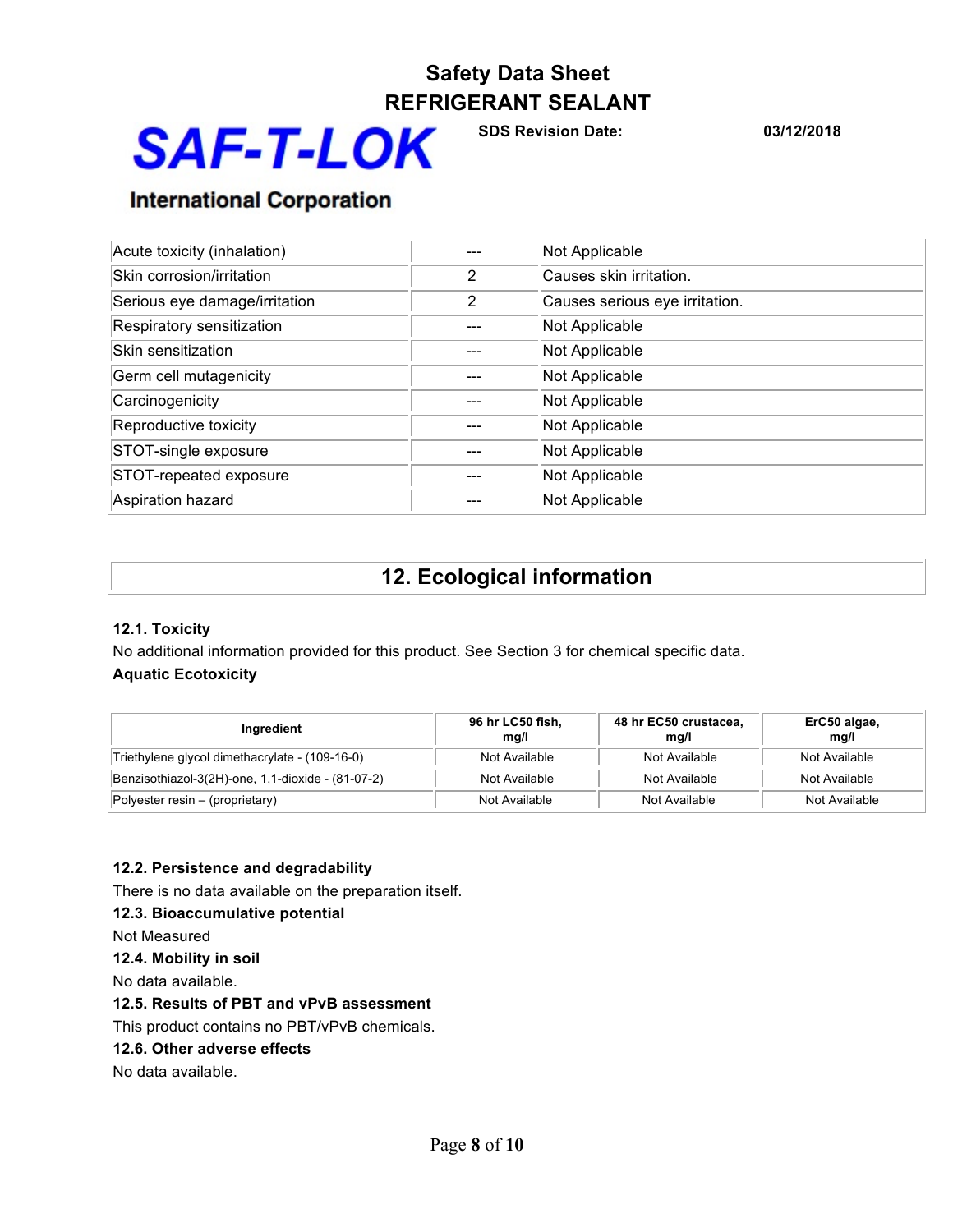

**SDS Revision Date: 03/12/2018**

## **International Corporation**

## **13. Disposal considerations**

### **13.1. Waste treatment methods**

Observe all federal, state and local regulations when disposing of this substance.

## **14. Transport information**

|                                     | <b>DOT (Domestic Surface)</b><br>Transportation)             | <b>IMO / IMDG (Ocean</b><br>Transportation)                     | <b>ICAO/IATA</b>                 |
|-------------------------------------|--------------------------------------------------------------|-----------------------------------------------------------------|----------------------------------|
| 14.1. UN number                     | Not Applicable                                               | Not Regulated                                                   | Not Regulated                    |
| 14.2. UN proper shipping<br>name    | Not Regulated                                                | Not Regulated                                                   | Not Regulated                    |
| 14.3. Transport hazard<br>class(es) | <b>DOT Hazard Class: Not</b><br>Applicable<br>DOT Label: --- | <b>IMDG:</b> Not Applicable<br><b>Sub Class: Not Applicable</b> | <b>Air Class: Not Applicable</b> |
| 14.4. Packing group                 | Not Applicable                                               | Not Applicable                                                  | Not Applicable                   |
| 14.5. Environmental hazards         |                                                              |                                                                 |                                  |
| <b>IMDG</b>                         | Marine Pollutant: No                                         |                                                                 |                                  |
| 14.6. Special precautions for user  |                                                              |                                                                 |                                  |
|                                     | No further information                                       |                                                                 |                                  |

### **15. Regulatory information**

| <b>Regulatory Overview</b>                          | The regulatory data in Section 15 is not intended to be all-inclusive, only selected<br>regulations are represented. |  |  |  |
|-----------------------------------------------------|----------------------------------------------------------------------------------------------------------------------|--|--|--|
| <b>Toxic Substance</b><br><b>Control Act (TSCA)</b> | All components of this material are either listed or exempt from listing on the TSCA<br>Inventory.                   |  |  |  |
| <b>WHMIS Classification</b>                         | D <sub>2</sub> B                                                                                                     |  |  |  |
| <b>US EPA Tier II Hazards</b>                       | Fire: No                                                                                                             |  |  |  |
|                                                     | <b>Sudden Release of Pressure: No</b>                                                                                |  |  |  |
|                                                     | <b>Reactive: No</b>                                                                                                  |  |  |  |
|                                                     | <b>Immediate (Acute): Yes</b>                                                                                        |  |  |  |
| Delayed (Chronic): No                               |                                                                                                                      |  |  |  |
| EPCRA 311/312 Chemicals and RQs (lbs):              |                                                                                                                      |  |  |  |
|                                                     | Benzisothiazol-3(2H)-one, 1,1-dioxide<br>(100.00)                                                                    |  |  |  |
| <b>EPCRA 302 Extremely Hazardous:</b>               |                                                                                                                      |  |  |  |

(No Product Ingredients Listed)